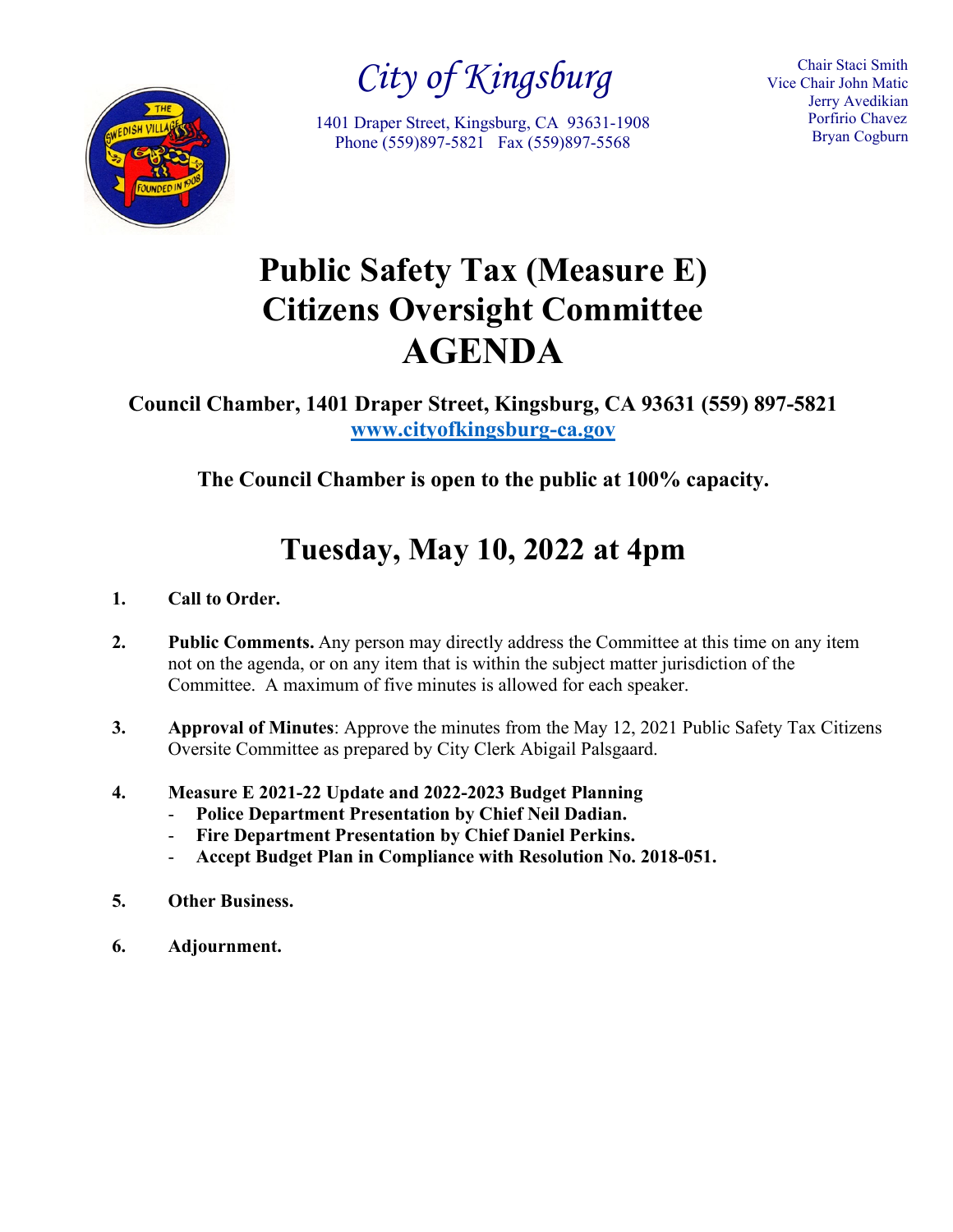#### **Public Safety Tax (Measure E) Citizens Oversight Committee Minutes May 12, 2021**

*PURSUANT TO EXECUTIVE ORDER N-29-20 ISSUED BY GOVERNOR GAVIN NEWSOM THE COUNCIL CHAMBER WILL BE OPEN AT 50% CAPACITY (including Committee Members and City Staff) TO THE PUBLIC. PUBLIC WILL ALSO HAVE THE OPTION TO CALL 1 (425) 436-6335 PASSCODE 5290024 TO PROVIDE COMMENTS ON AGENDA ITEMS. WRITTEN COMMENTS CAN STILL BE SUBMITTED BY MAIL OR EMAIL TO APALSGAARD@CITYOFKINGSBURG-CA.GOV. THE CUT OFF FOR WRITTEN COMMENTS IS 05/11/2021 at 4:30pm. THEY WILL NOT BE READ OUT LOUD.*

Council Chamber, 1401 Draper Street, Kingsburg, CA 93631 (559) 897-5821 [www.cityofkingsburg](http://www.cityofkingsburg-ca.gov/)[ca.gov](http://www.cityofkingsburg-ca.gov/)

**Call to order:** At 4:01 pm Chairwoman Smith called the Public Safety Tax (Measure E) Citizens Oversight Committee.

**Members present:** Bryan Cogburn, Jerry Avedikian, Vice Chair John Matic and Chairwoman Staci Smith.

**Members absent:** Porfirio Chavez.

### **Public Comments:**

None.

**Approval of Minutes**: Member Avedikian motioned, seconded by Member Matic, to approve the minutes from the May 19, 2020 Public Safety Tax Citizens Oversite Committee as prepared by City Clerk Abigail Palsgaard.The motion passed by a role call vote by all members present.

### **Measure E 2020-21 Update and 2021-2022 Budget Planning & Spending Plan**

### **Police Department Presentation by Chief Neil Dadian.**

Chief Dadian presented the 2019/2020 expenditures that include adding personnel of 3 officers and 1 service technician. The police department had pistol replacement, personal safety equipment upgrades, Class A duty belt upgrades, and other technology.

Chief Dadian reviewed the remaining purchases for 2020/2021. The police department will add 3 SUVs, 1 pickup truck, and additional training.

Chief Dadian presented the plan for 2021/2022. It will include the ongoing expenditures of 3 officers, 1 service tech, and will add an additional 3 officers, 1 sergeant and 1 lieutenant. The police department will add equipment for the vehicles. They will remodel the police station, evidence room and filters. Chief Dadian spoke about how he has about caught up with capital improvements. They are looking into body worn cameras and dash cams. Will cost roughly \$250,000 initially and then maintenance costs. Member Avedikian asked if their personnel additions are subsidizing the general fund or are they additional personnel on top of staffing from 2018? Chief Dadian said these are in addition. Member Avedikian said very good.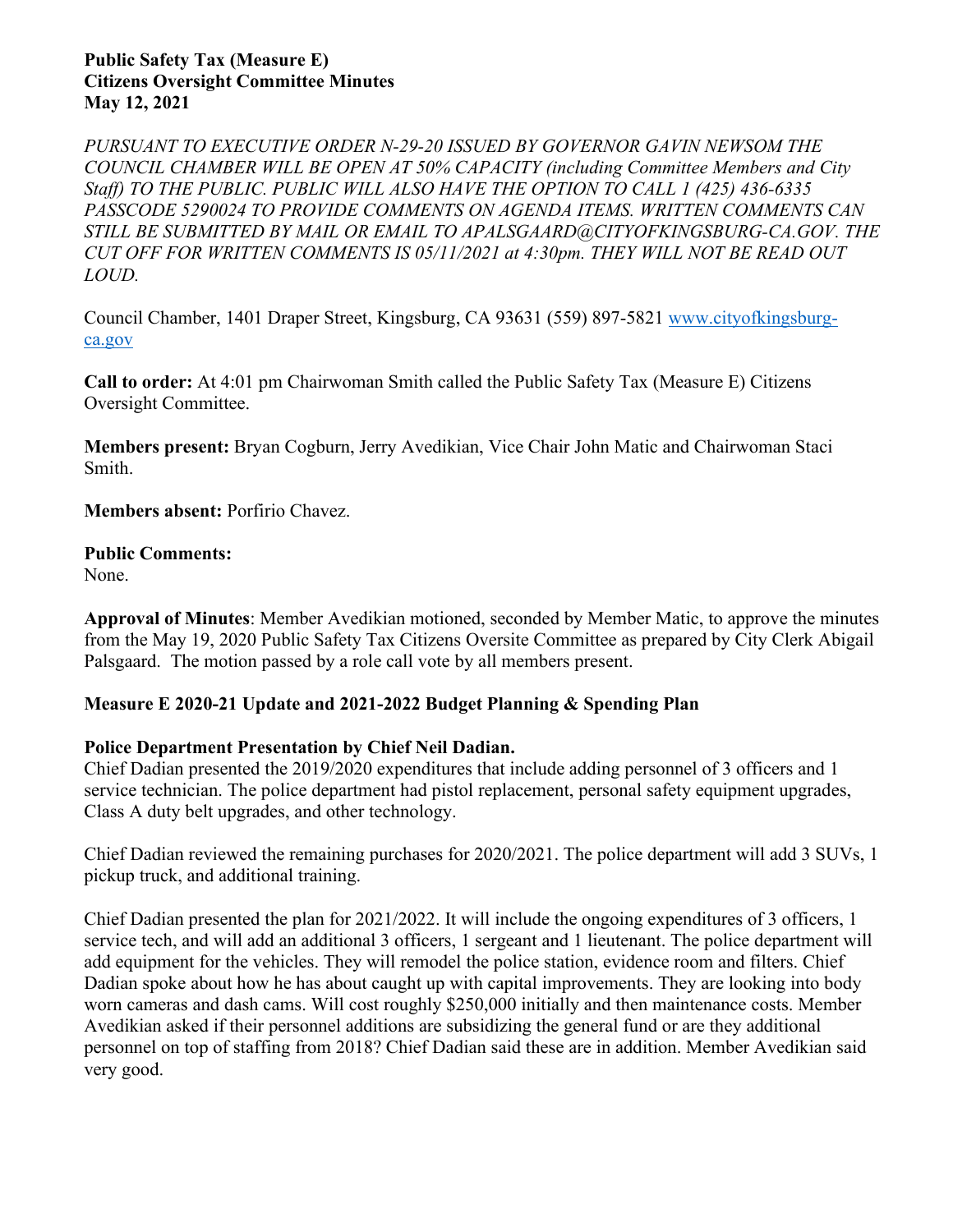### **Fire Department Presentation by Chief Daniel Perkins.**

Chief Perkins presented that the fire department has maintained staffing at 3 and enabled a 4 person fire response. Allows us to do 2 in, 2 out. Fire calls increased in 2020 by 4.5%. They have added a full time administrative assistant. Spoke about fire and life safety inspections. Spoke about staff time to host a covid clinic. Has given nearly 2000 vaccinations since 3/30/21. Spoke about adding more ambulance personnel through a grant. 9% growth in EMS calls. He reviewed equipment.

Accept Budget Plan in Compliance with Resolution No. 2018-051.

For Fiscal Year 2021/22 Chief Perkins is going to maintain 4 positions with Measure E, maintain 6 positions with grants, replace radios, more equipment, fire station upgrades, and replacing beds.

Member Matic motioned, seconded by Member Avedikian, to Accept Budget Plan in Compliance with Resolution No. 2018-051. The motion passed with an unanimous voice vote with those members present.

Other Business. None

**Adjournment:** Chairwoman Smith adjourned the meeting at 5:13pm.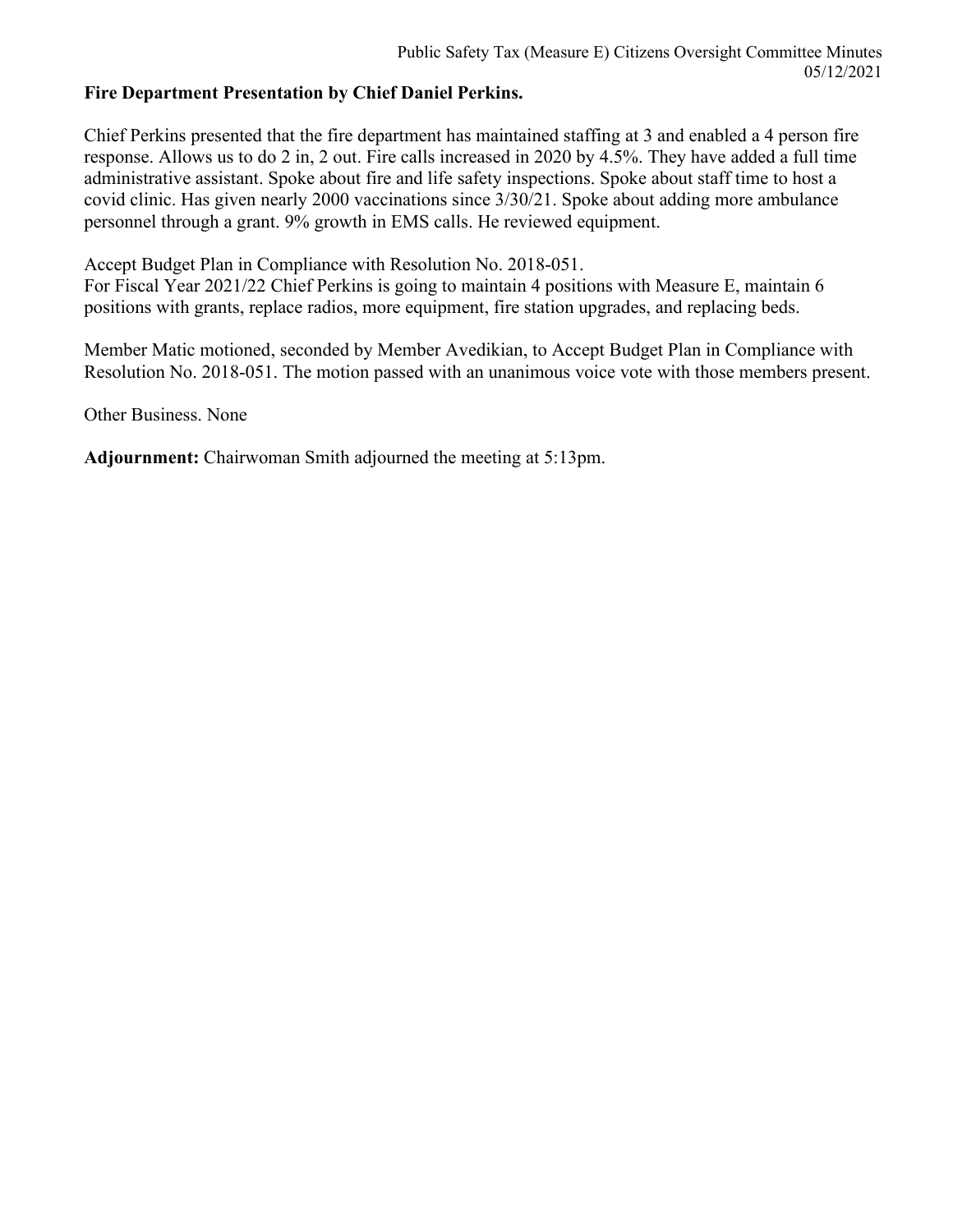## **MEASURE E PUBLIC SAFETY TAX**

**Description:** Kingsburg voters approved a 1% sales and use tax on June 5, 2018. Revenues can only be used for the purpose of public safety activities (police, fire/EMS).

**Budget Highlights**: Revenues are based upon forecasts provided by the City's third party sales tax consultant. NOTE: The charts below reflect 2022‐2023 proposals.





| <b>Measure E</b>                        |                    | 2018-19<br><b>ACTUAL</b> |                    | 2019-20<br><b>ACTUAL</b> | 2020-21<br><b>ACTUAL</b> |                          |                    | 2021-22<br><b>ADOPTED</b> |                     | 2021-2022<br><b>PROJECTED</b> |              | 2022-23<br><b>PROPOSED</b> | $\frac{0}{0}$<br>Change |
|-----------------------------------------|--------------------|--------------------------|--------------------|--------------------------|--------------------------|--------------------------|--------------------|---------------------------|---------------------|-------------------------------|--------------|----------------------------|-------------------------|
| <b>REVENUE</b>                          |                    |                          |                    |                          |                          |                          |                    |                           |                     |                               |              |                            |                         |
| 1% Voter Approved Tax                   | \$                 | 1.144.067                | \$                 | 1.899.962                | \$                       | 2,313,063                | \$                 | 2.144.000                 |                     | 2.594.251                     | \$           | 2,679,354                  | 24.97%                  |
| Interest                                |                    |                          | \$                 | 5,442                    | \$                       |                          | \$                 | 6,100                     | \$                  | 6,100                         | \$           |                            |                         |
| From Other Funds                        | \$                 |                          | \$                 |                          | \$                       | $\overline{\phantom{a}}$ | \$                 |                           | \$                  |                               | \$           |                            |                         |
| From Fire Marshal Services              |                    |                          | \$                 |                          | \$                       |                          | \$                 |                           |                     |                               | \$           |                            |                         |
| <b>TOTAL REVENUES</b>                   |                    | \$1,144,067              |                    | 1,905,404                |                          | 2,313,063                | \$                 | 2,150,100                 |                     | 2,600,351                     | $\mathbf{s}$ | 2,679,354                  | 24.62%                  |
| <b>POLICE EXPENDITURES</b>              |                    |                          |                    |                          |                          |                          |                    |                           |                     |                               |              |                            |                         |
| <b>Wages and Benefits</b>               | \$                 | 175.233                  | - \$               | 275,518                  | \$                       | 279,733                  | \$                 | 1,079,735 \$              |                     | 693,520                       | \$           | 1,426,775                  | 32.14%                  |
| Maintenance and Operation               | \$                 | 25.826                   | -\$                | 24,457                   | -\$                      | 35,849                   | \$                 | 121.289                   | \$                  | 117,789                       | \$           | 153,662                    | 26.69%                  |
| Debt Service                            |                    |                          | \$                 |                          | \$                       |                          | \$                 |                           | \$                  |                               | \$           |                            |                         |
| Capital Outlay                          | \$                 | 3.677                    | \$                 | 590.848                  | \$                       | 317.037                  | \$                 | 395.000                   | \$                  | 185,451                       | \$           | 905,000                    | 129.11%                 |
| Training                                | \$                 |                          | \$                 | 6,987                    | \$                       | 7,365                    | \$                 | 14,500                    | \$                  | 5,000                         | \$           | 23,000                     | 58.62%                  |
| <b>Total Police</b>                     | $\mathbf{\hat{s}}$ | 204,735                  | $\mathfrak{S}$     | 897,809                  | \$                       | 775,957                  | $\mathbf{\hat{S}}$ | 1,610,524                 |                     | 1,001,760                     | \$           | 2,508,437                  | 55.75%                  |
| <b>FIRE/EMS EXPENDITURES</b>            |                    |                          |                    |                          |                          |                          |                    |                           |                     |                               |              |                            |                         |
| <b>Wages and Benefits</b>               | \$                 | 100.264                  | \$                 | 407.038                  | -\$                      | 640.057                  | \$                 | 592.242                   | \$                  | 629.586                       | \$           | 716.093                    | 20.91%                  |
| Maintenance and Operation               |                    | 5,647                    | \$                 | 52,537                   | \$                       | 96,124                   | \$                 | 108,535                   | \$                  | 108,535                       | \$           | 129,699                    | 19.50%                  |
| Debt Service                            | \$                 |                          | \$                 |                          | \$                       |                          | \$                 |                           | \$                  | 200,000                       | \$           |                            |                         |
| Capital Outlay                          |                    | 599.445                  | \$                 | 174.668                  | \$                       | 170.815                  | \$                 | 258.000                   | \$                  | 368.611                       | \$           | 474.000                    | 83.72%                  |
| Training                                |                    | 1.885                    | $\mathbf{\hat{S}}$ | 5,294                    | $\mathbf{\hat{S}}$       | 10.408                   | $\mathbf{\hat{S}}$ | 9,000                     | $\mathbf{\hat{S}}$  | 9,000                         | \$           | 12,000                     | 33.33%                  |
| <b>Total Fire/EMS</b>                   |                    | 707,241                  | \$                 | 639,537                  | \$                       | 783,486                  | \$                 | 967.777                   | -\$                 | 1,315,732                     | \$           | 1,331,792                  | 37.61%                  |
| <b>TOTAL EXPENDITURES</b>               | \$                 | 911,976                  | - \$               | 1,537,346                | - \$                     | 1,559,442                | S                  | 2,578,301                 | S                   | 2,317,492                     | \$           | 3,840,230                  | 48.94%                  |
| Net Revenue/(Expenditures)              | \$                 | 232,091                  | \$                 | 368,058                  | \$                       | 753,620                  | \$                 | $(428, 201)$ \$           |                     | 282,859                       | \$           | (1, 160, 876)              | 171.11%                 |
| <b>Changes in Fund Balance</b>          | \$                 | 590                      | $\mathbf{\hat{s}}$ | 4,800                    |                          |                          |                    |                           |                     |                               |              |                            |                         |
| Net Increase/(Decrease) in Fund Balance | \$                 | 232,681                  | \$                 | 372,858                  | \$                       | 753.620                  | \$                 | $(428, 201)$ \$           |                     | 282,859                       | \$           | (1, 160, 876)              | 171.11%                 |
| Beginning Fund Balance July 1           | \$                 |                          | \$                 | 232,681                  | $\mathbf{\hat{s}}$       | 605,539                  | \$                 | 1,364,943                 | $\ddot{\mathbf{r}}$ | 1,364,943                     | \$           | 1,647,803                  | 20.72%                  |
| Ending Fund Balance June 30             | \$                 | 232,681                  | \$                 | 605,539                  | \$                       | 1,364,943                | \$                 | 936,742                   |                     | 1,647,803                     | \$           | 486,927                    | $-48.02%$               |

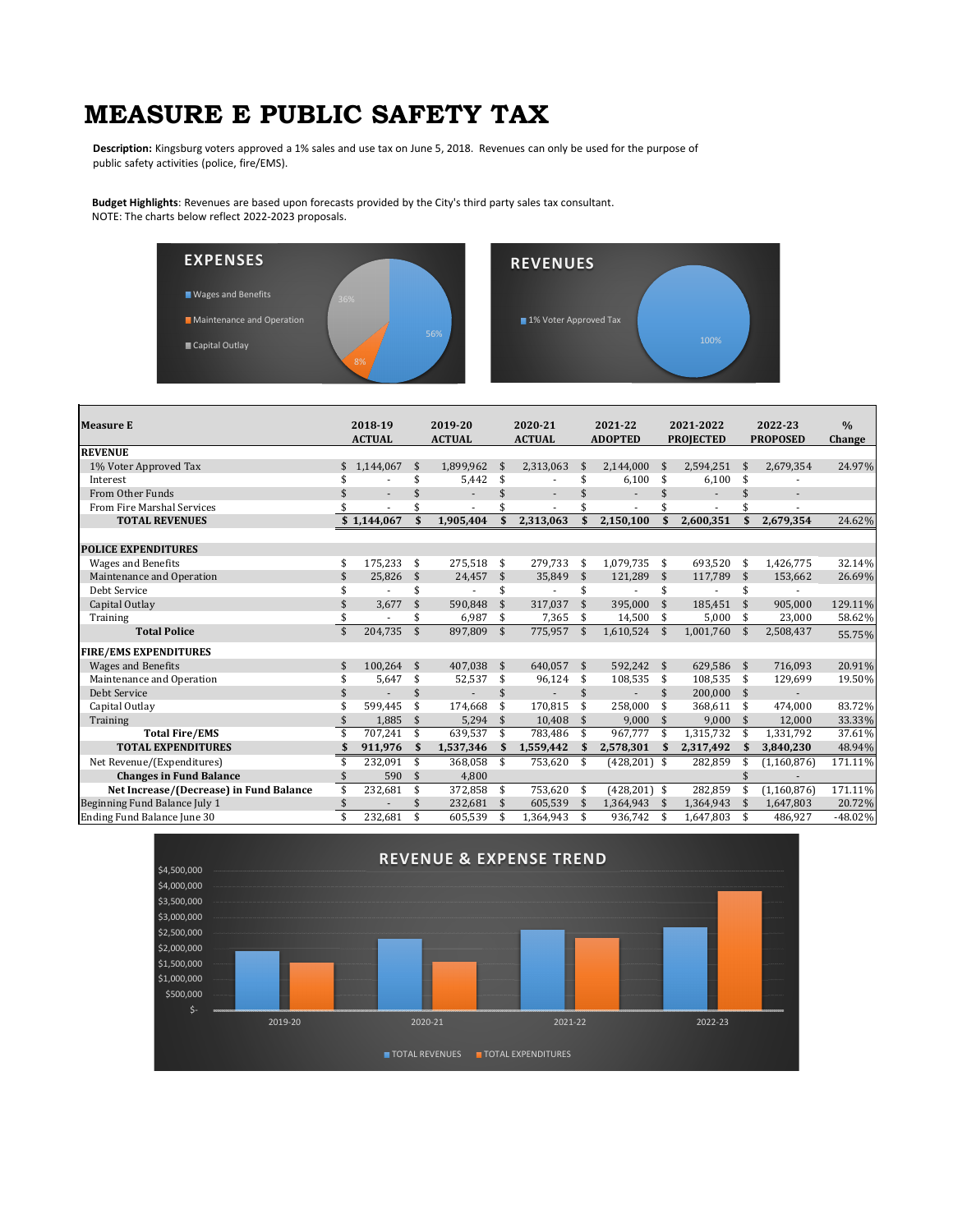#### **CITY OF KINGSBURG SPECIAL REVENUE-PUBLIC SAFETY FUND BUDGET PREPARATION WORKSHEET - REVENUES FOR FISCAL YEAR 2022-23**

| <b>ACCOUNT NUMBER</b>       | <b>ACCOUNT DESCRIPTION</b>     |    | FY 18/19<br><b>ACTUALS</b> |     | FY 19/20<br><b>ACTUALS</b> |      | FY 20/21<br><b>ACTUALS</b> |     | FY 21/22<br><b>BUDGET</b> |     | As of<br>3/25/2022 |     | <b>PROJECTED</b><br><b>YEAR END</b> |     | FY 22/23<br><b>PROPOSED</b> | Percent<br>Change |  |
|-----------------------------|--------------------------------|----|----------------------------|-----|----------------------------|------|----------------------------|-----|---------------------------|-----|--------------------|-----|-------------------------------------|-----|-----------------------------|-------------------|--|
| <b>MEASURE E - REVENUES</b> |                                |    |                            |     |                            |      |                            |     |                           |     |                    |     |                                     |     |                             |                   |  |
| 106-0000-404-0400           | <b>MEASURE E TAX</b>           |    | \$1.144.067                | S.  | 1,899,962 \$               |      | 2,313,063 \$ 2,144,000     |     |                           | S   | 1,452,316          | -S  | 2.594.251 \$                        |     | 2.679.354                   | 24.97%            |  |
| 106-0000-451-0101           | <b>INTEREST</b>                | \$ | ۰.                         | -\$ | $5,442$ \$                 |      | $3.334$ \$                 |     | $6,100$ \$                |     | ۰.                 | S   | 6.100                               |     |                             |                   |  |
| 106-0000-462-0100           | <b>MISCELLANEOUS</b>           | \$ | $\sim$                     | \$  | ۰                          |      |                            | \$  | $\overline{\phantom{a}}$  | \$. | $5,283$ \$         |     | 5,283                               |     |                             |                   |  |
| 106-0000-404-0401           | <b>TRANSFER TO MEASURE E</b>   | \$ |                            |     |                            |      |                            | \$  |                           |     | ۰                  |     | $\overline{\phantom{a}}$            |     |                             |                   |  |
| 106-0000-404-0402           | <b>FIRE MARSHAL SERVICES</b>   |    |                            |     |                            |      |                            |     |                           |     |                    |     |                                     |     |                             |                   |  |
|                             | <b>TOTAL MEASURE E REVENUE</b> |    | \$1,144,067                |     | 1.905.404.18               |      | 2.316.397                  |     | \$ 2.150.100              | S   | .457.598           | \$. | 2,605,634                           | \$. | 2.679.354                   | 24.62%            |  |
|                             | <b>Revenues \$ 1.144.067</b>   |    |                            | -S  | .905.404 \$                |      | 2.316.397                  |     | $$2.150.100$ \$           |     | 1.457.598          | -S  | 2.605.634                           | \$. | 2.679.354                   | 24.62%            |  |
|                             | Expenses \$                    |    | 911.977                    | -S  | 1.537.346                  | - 95 | 1.557.387                  |     | $$2.578.301$ \$           |     | 1.177.761          | -S  | 2.312.492                           |     | \$ 3.840.230                | 48.94%            |  |
|                             |                                |    | 232,090                    |     | 368,058                    |      | 759.010                    | \$. | $(428.201)$ \$            |     | 279.837            |     | 293.142                             |     | \$(1.160.876)               | 171.11%           |  |